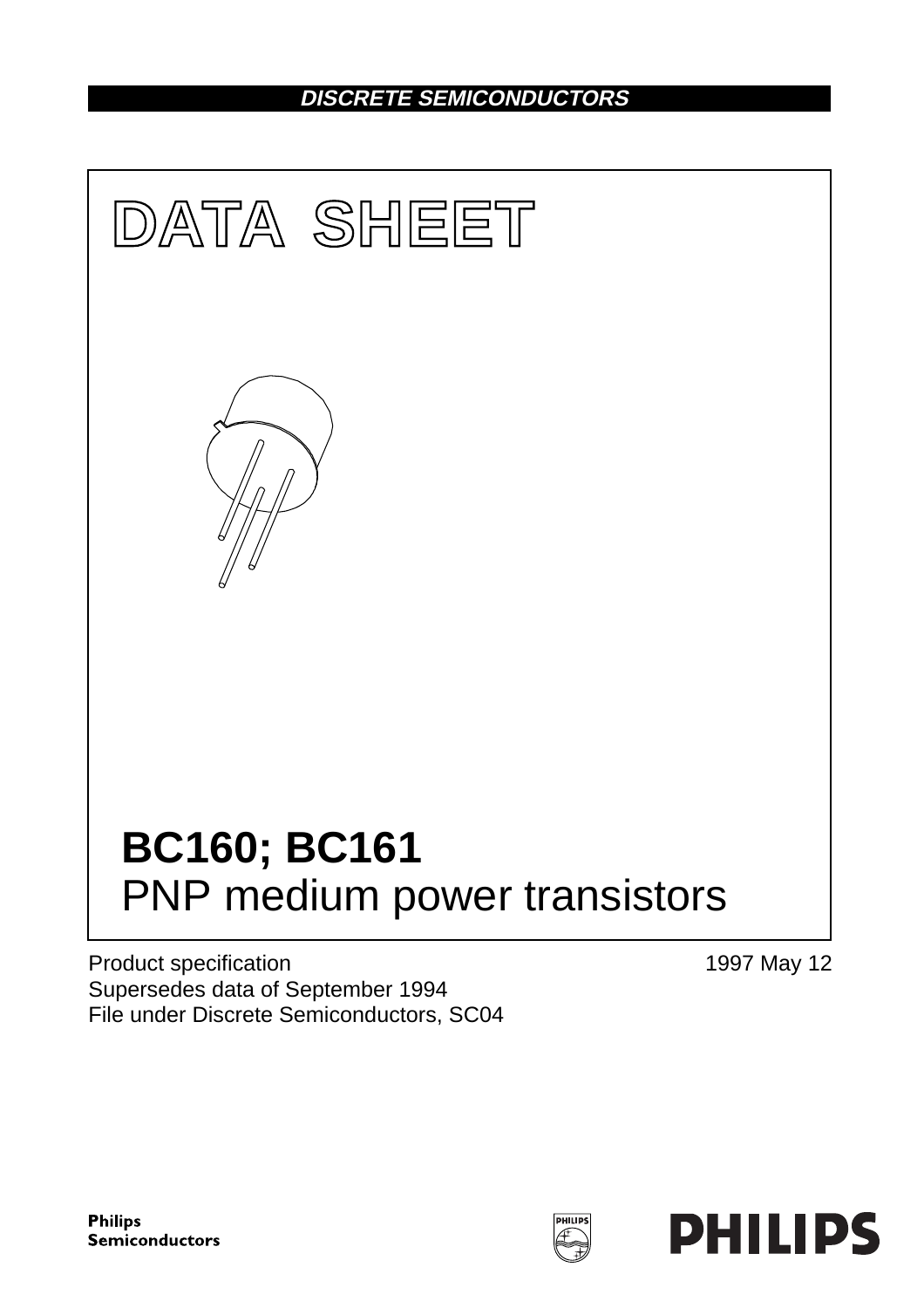## **PNP medium power transistors BC160; BC161**

### **FEATURES**

- High current (max. 1 A)
- Low voltage (max. 60 V).

### **APPLICATIONS**

• General purpose applications.

#### **DESCRIPTION**

PNP medium power transistor in a TO-39 metal package. NPN complements: BC140 and BC141.

### **PINNING**

| <b>PIN</b> | <b>DESCRIPTION</b>           |  |
|------------|------------------------------|--|
|            | emitter                      |  |
|            | base                         |  |
| З          | collector, connected to case |  |



### **QUICK REFERENCE DATA**

| <b>SYMBOL</b>          | <b>PARAMETER</b>          | <b>CONDITIONS</b>                             | MIN. | TYP.                     | MAX.   | <b>UNIT</b> |
|------------------------|---------------------------|-----------------------------------------------|------|--------------------------|--------|-------------|
| <b>V<sub>CВО</sub></b> | collector-base voltage    | open emitter                                  |      |                          |        |             |
|                        | <b>BC160</b>              |                                               |      |                          | $-40$  | ν           |
|                        | <b>BC161</b>              |                                               |      | $\overline{\phantom{m}}$ | $-60$  | ν           |
| $V_{CES}$              | collector-emitter voltage | open base                                     |      |                          |        |             |
|                        | <b>BC160</b>              |                                               |      |                          | $-40$  | ν           |
|                        | <b>BC161</b>              |                                               |      | $\overline{\phantom{m}}$ | $-60$  | ٧           |
| $I_{CM}$               | peak collector current    |                                               |      |                          | $-1.5$ | A           |
| $P_{\text{tot}}$       | total power dissipation   | $T_{\text{case}} \leq 45 \text{ °C}$          |      |                          | 3.7    | W           |
| $h_{FE}$               | DC current gain           | $I_C = -100$ mA; $V_{CF} = -1$ V              |      |                          |        |             |
|                        | BC160-10; BC161-10        |                                               | 63   | 100                      | 160    |             |
|                        | BC160-16; BC161-16        |                                               | 100  | 160                      | 250    |             |
| $f_T$                  | transition frequency      | $I_C = -50$ mA; $V_{CF} = -10$ V; f = 100 MHz | 50   |                          |        | <b>MHz</b>  |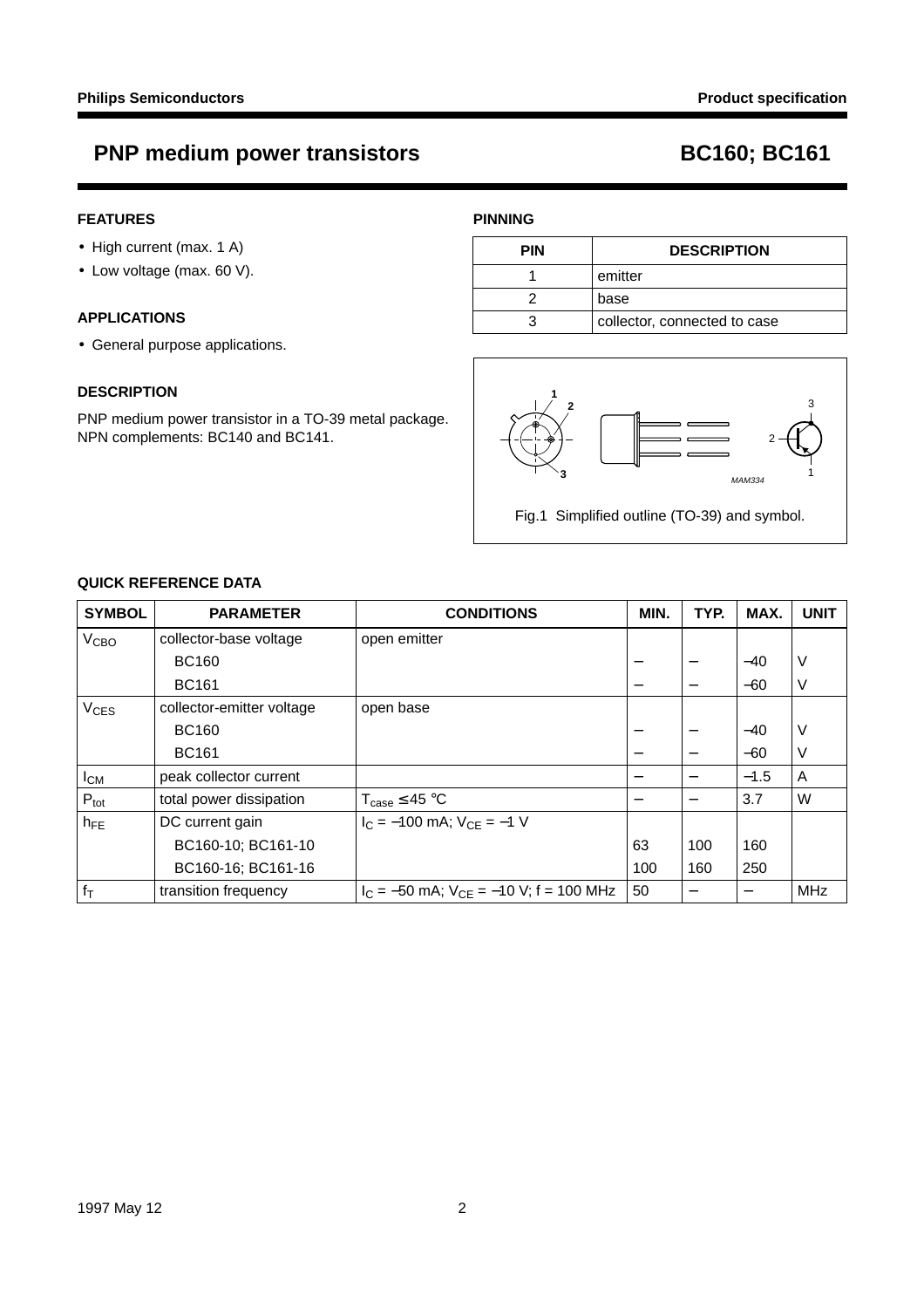#### **LIMITING VALUES**

In accordance with the Absolute Maximum Rating System (IEC 134).

| <b>SYMBOL</b>    | <b>PARAMETER</b>              | <b>CONDITIONS</b>            | MIN.                     | MAX.   | <b>UNIT</b> |
|------------------|-------------------------------|------------------------------|--------------------------|--------|-------------|
| V <sub>CBO</sub> | collector-base voltage        | open emitter                 |                          |        |             |
|                  | <b>BC160</b>                  |                              | $\overline{\phantom{0}}$ | $-40$  | V           |
|                  | <b>BC161</b>                  |                              |                          | $-60$  | V           |
| V <sub>CEO</sub> | collector-emitter voltage     | open base                    |                          |        |             |
|                  | <b>BC160</b>                  |                              | -                        | $-40$  | V           |
|                  | <b>BC161</b>                  |                              |                          | $-60$  | $\vee$      |
| V <sub>EBO</sub> | emitter-base voltage          | open collector               |                          | $-5$   | $\vee$      |
| $I_{\rm C}$      | collector current (DC)        |                              | -                        | $-1$   | A           |
| $I_{CM}$         | peak collector current        |                              |                          | $-1.5$ | A           |
| $I_{BM}$         | peak base current             |                              |                          | $-200$ | mA          |
| $P_{\text{tot}}$ | total power dissipation       | $T_{\text{case}} \leq 45$ °C |                          | 3.7    | W           |
| $T_{\text{stg}}$ | storage temperature           |                              | $-65$                    | $+150$ | $^{\circ}C$ |
| T,               | junction temperature          |                              |                          | 175    | $^{\circ}C$ |
| $T_{amb}$        | operating ambient temperature |                              | $-65$                    | $+150$ | $^{\circ}C$ |

### **THERMAL CHARACTERISTICS**

| <b>SYMBOL</b> | <b>PARAMETER</b>                            | <b>CONDITIONS</b> | <b>VALUE</b> | <b>UNIT</b> |
|---------------|---------------------------------------------|-------------------|--------------|-------------|
| $R_{th\,j-a}$ | thermal resistance from junction to ambient | in free air       | 200          | K/W         |
| $R_{th\ j-c}$ | thermal resistance from junction to case    |                   | 35           | K/W         |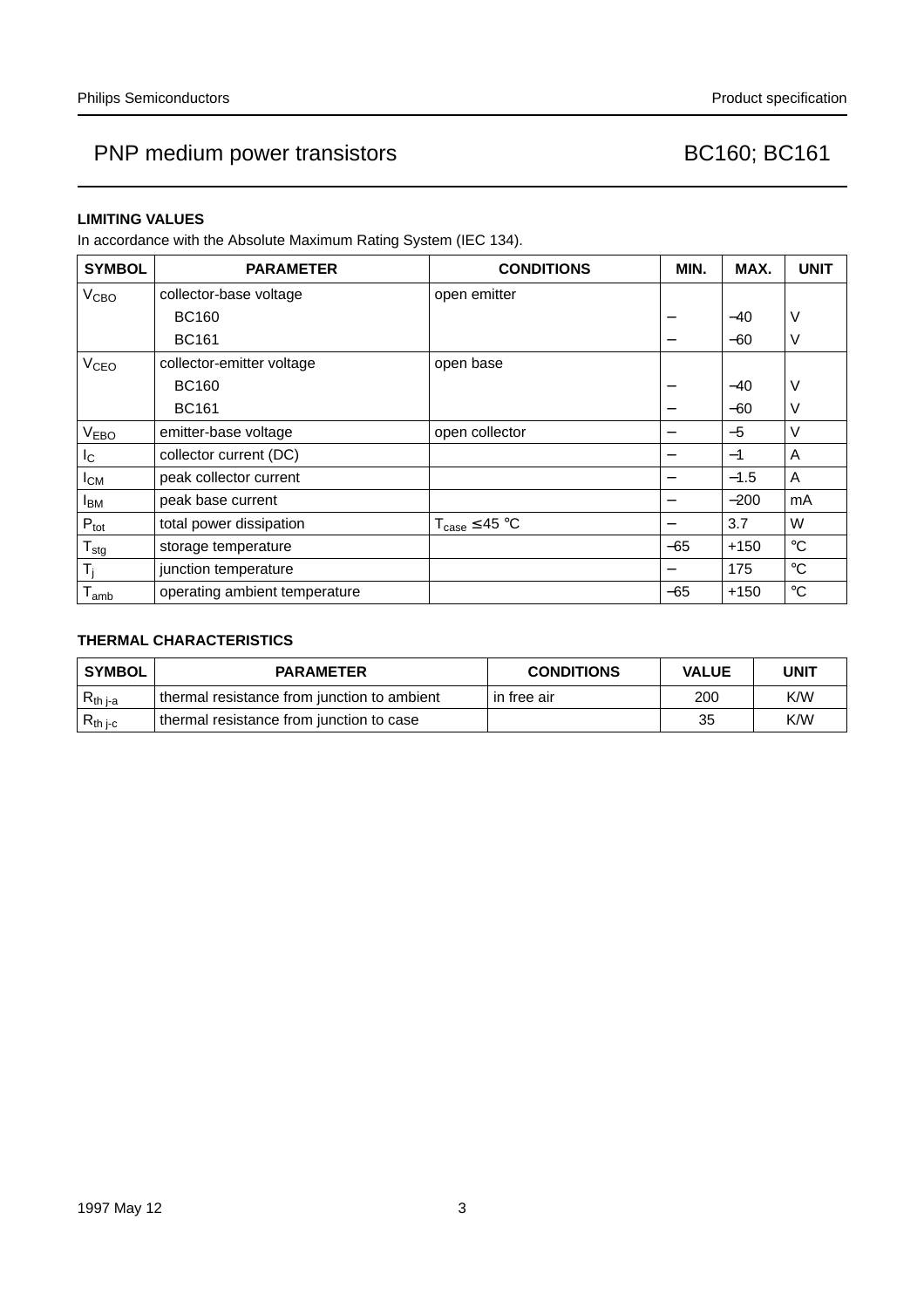#### **CHARACTERISTICS**

 $T_{amb}$  = 25 °C unless otherwise specified.

| <b>SYMBOL</b>                                | <b>PARAMETER</b>                     | <b>CONDITIONS</b>                              | MIN.                     | TYP.                     | MAX.                     | <b>UNIT</b> |
|----------------------------------------------|--------------------------------------|------------------------------------------------|--------------------------|--------------------------|--------------------------|-------------|
| <b>I</b> CBO                                 | collector cut-off current            | $I_E = 0$ ; $V_{CB} = -40$ V                   | $\overline{\phantom{0}}$ | $-10$                    | $-100$                   | nA          |
|                                              |                                      | $I_E = 0$ ; $V_{CB} = -40$ V; $T_i = 150$ °C   |                          | $-10$                    | $-100$                   | μA          |
| $I_{EBO}$                                    | emitter cut-off current              | $I_C = 0$ ; $V_{EB} = -5$ V                    | $\overline{\phantom{0}}$ | $\qquad \qquad -$        | $-100$                   | nA          |
| $h_{\text{FF}}$                              | DC current gain                      | $I_C = -100 \mu A$ ; $V_{CE} = -1 V$           |                          |                          |                          |             |
|                                              | BC160-10; BC161-10                   |                                                |                          | 80                       |                          |             |
|                                              | BC160-16; BC161-16                   |                                                | $\overline{\phantom{0}}$ | 120                      | $\overline{\phantom{0}}$ |             |
| $h_{FE}$                                     | DC current gain                      | $I_C = -100$ mA; $V_{CE} = -1$ V               |                          |                          |                          |             |
|                                              | BC160-10; BC161-10                   |                                                | 63                       | 100                      | 160                      |             |
|                                              | BC160-16; BC161-16                   |                                                | 100                      | 160                      | 250                      |             |
| $h_{FE}$                                     | DC current gain                      | $I_C = -1$ A; $V_{CF} = -1$ V                  |                          |                          |                          |             |
|                                              | BC160-10; BC161-10                   |                                                |                          | 20                       |                          |             |
|                                              | BC160-16; BC161-16                   |                                                |                          | 30                       |                          |             |
| V <sub>CEsat</sub>                           | collector-emitter saturation voltage | $I_C = -1$ A; $I_B = -100$ mA                  | $\overline{\phantom{0}}$ | $-0.6$                   | $-1$                     | $\vee$      |
| $V_{BE}$                                     | base-emitter voltage                 | $I_C = -1$ A; $V_{CE} = -1$ V                  | $\overline{\phantom{0}}$ | $-1$                     | $-1.7$                   | $\vee$      |
| $C_c$                                        | collector capacitance                | $I_E = I_e = 0$ ; $V_{CB} = -10$ V; f = 1 MHz  | $\overline{\phantom{0}}$ | $\overline{\phantom{0}}$ | 30                       | pF          |
| $C_{e}$                                      | emitter capacitance                  | $I_C = I_c = 0$ ; $V_{EB} = -0.5$ V; f = 1 MHz | $\overline{a}$           | $\overline{\phantom{0}}$ | 180                      | pF          |
| $f_T$                                        | transition frequency                 | $I_C = -50$ mA; $V_{CE} = -10$ V;              | 50                       | $\qquad \qquad -$        |                          | <b>MHz</b>  |
|                                              |                                      | $f = 100$ MHz                                  |                          |                          |                          |             |
| Switching times (between 10% and 90% levels) |                                      |                                                |                          |                          |                          |             |
| $t_{on}$                                     | turn-on time                         | $I_{Con} = -100$ mA; $I_{Bon} = -5$ mA;        | —                        | $\overline{\phantom{0}}$ | 500                      | ns          |
| $t_{off}$                                    | turn-off time                        | $I_{\text{Boff}} = 5 \text{ mA}$               | $\overline{\phantom{0}}$ |                          | 650                      | ns          |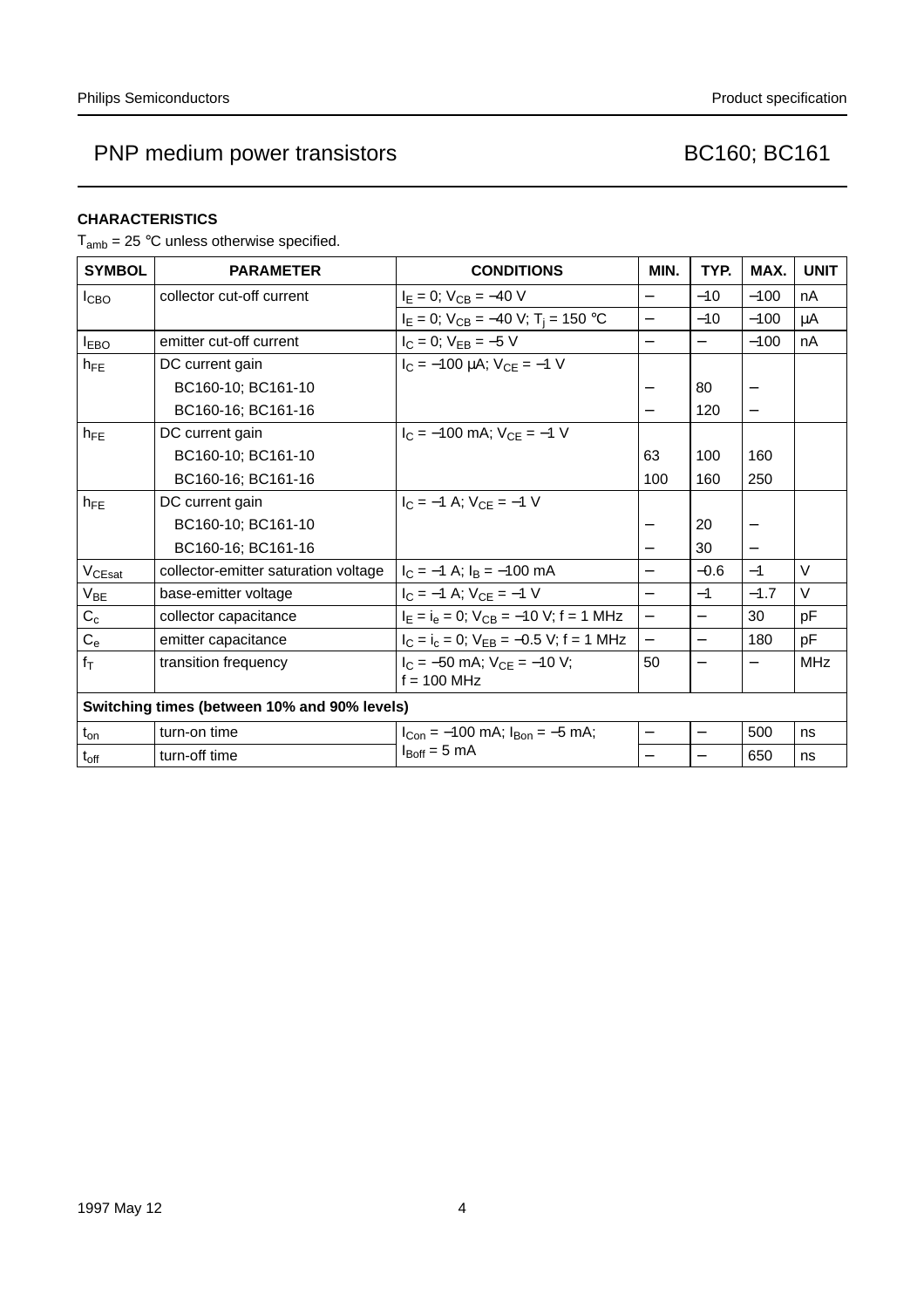#### **PACKAGE OUTLINE**

### Metal-can cylindrical single-ended package; 3 leads SOT5/11

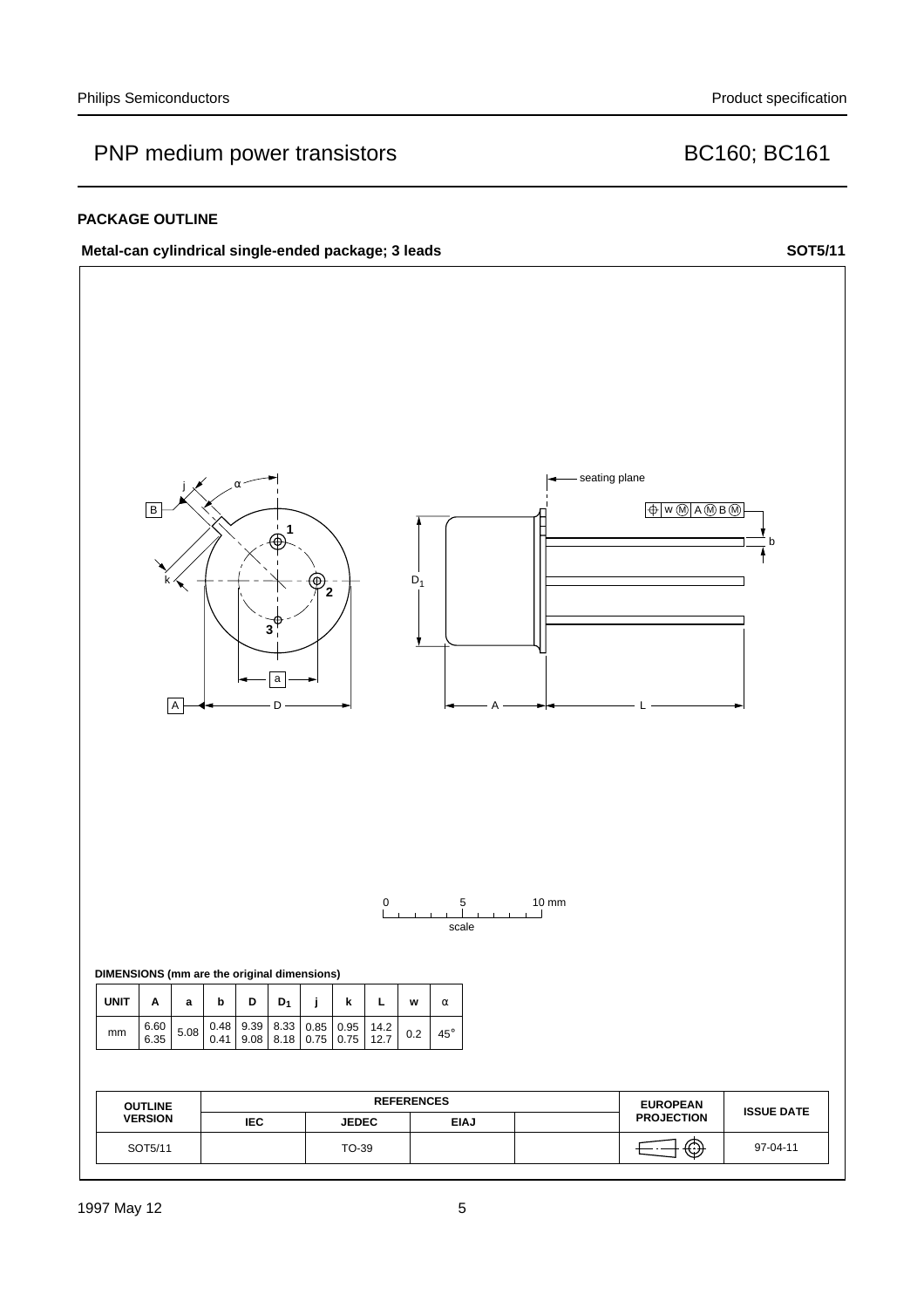#### **DEFINITIONS**

| Data Sheet Status                                                                                                                                                                                                                                                                                                                                                                                                                                                  |                                                                                       |  |  |  |
|--------------------------------------------------------------------------------------------------------------------------------------------------------------------------------------------------------------------------------------------------------------------------------------------------------------------------------------------------------------------------------------------------------------------------------------------------------------------|---------------------------------------------------------------------------------------|--|--|--|
| Objective specification                                                                                                                                                                                                                                                                                                                                                                                                                                            | This data sheet contains target or goal specifications for product development.       |  |  |  |
| Preliminary specification                                                                                                                                                                                                                                                                                                                                                                                                                                          | This data sheet contains preliminary data; supplementary data may be published later. |  |  |  |
| Product specification                                                                                                                                                                                                                                                                                                                                                                                                                                              | This data sheet contains final product specifications.                                |  |  |  |
| <b>Limiting values</b>                                                                                                                                                                                                                                                                                                                                                                                                                                             |                                                                                       |  |  |  |
| Limiting values given are in accordance with the Absolute Maximum Rating System (IEC 134). Stress above one or<br>more of the limiting values may cause permanent damage to the device. These are stress ratings only and operation<br>of the device at these or at any other conditions above those given in the Characteristics sections of the specification<br>is not implied. Exposure to limiting values for extended periods may affect device reliability. |                                                                                       |  |  |  |
| <b>Application information</b>                                                                                                                                                                                                                                                                                                                                                                                                                                     |                                                                                       |  |  |  |

Where application information is given, it is advisory and does not form part of the specification.

#### **LIFE SUPPORT APPLICATIONS**

These products are not designed for use in life support appliances, devices, or systems where malfunction of these products can reasonably be expected to result in personal injury. Philips customers using or selling these products for use in such applications do so at their own risk and agree to fully indemnify Philips for any damages resulting from such improper use or sale.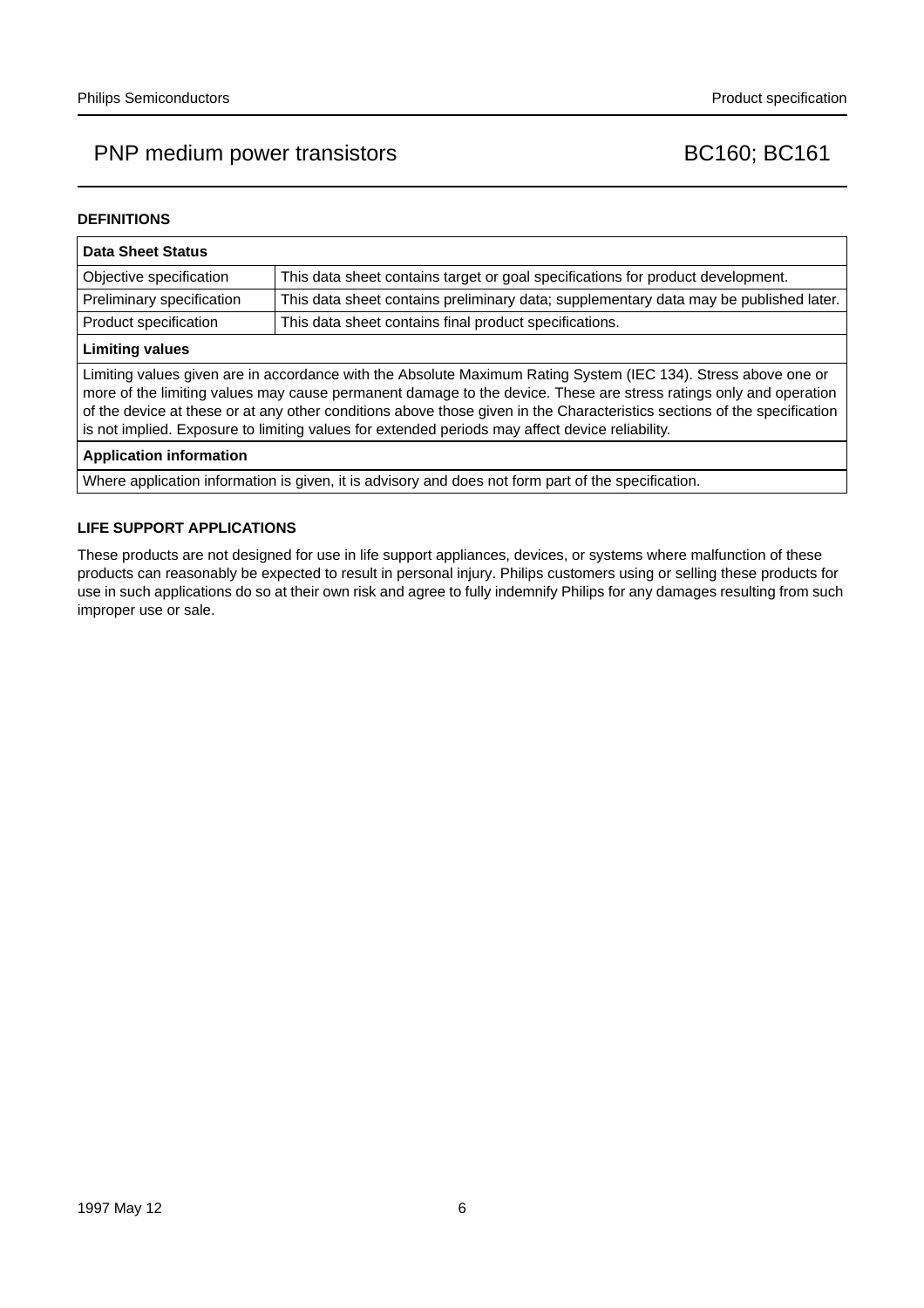**NOTES**